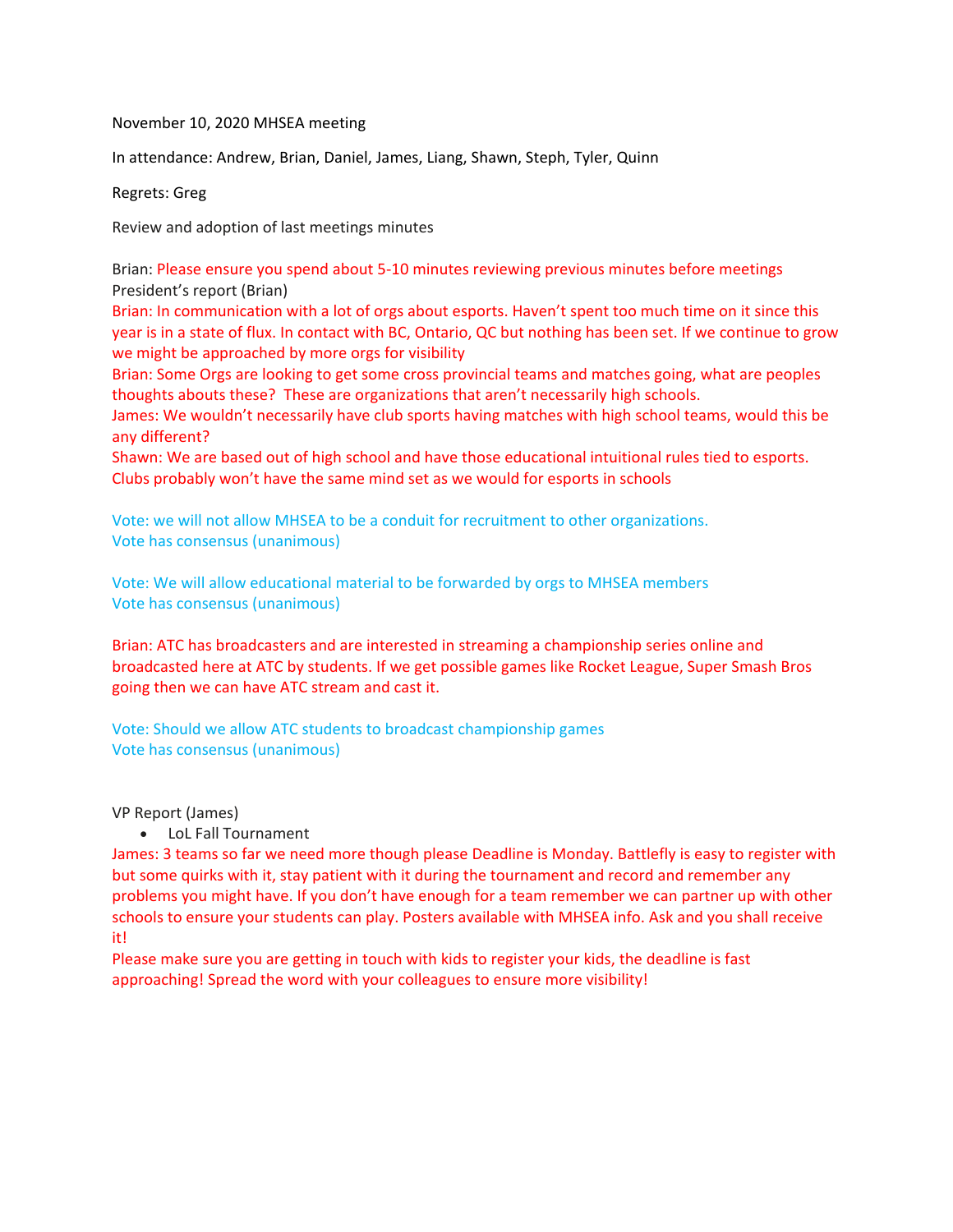VP Report (Tyler)

Tyler: sent out more emails about using the word "Season" "Championship" and such since Riot has said those things can't happen in their game without Riot approval (which we don't have). We also must ensure that we have something of the like to "Riot is not associated with any events…" etc.

James: We can break the season into tournaments to abide by Riots new rules.

## Treasurer Report (Stephanie)

Steph: Good news, we have cheques! Finally can issue receipts – The bad: a lot of schools paid for the previous season, I have the information, I have not done any refunds. If we refund all the schools we are in the red. We'll wait until after registration date to refund school

Vote: Refund schools who do not register fall tournament that had registered for last years spring season

Vote has consensus (unanimous)

Items

• Liang & Sean - Rocket League Shawn: Tournament held last week for a dry run to see how it would go. Proposed Rocket League **Tournament** Please read document

[https://studentsrsd-](https://studentsrsd-my.sharepoint.com/:w:/g/personal/shawn_sadler_srsd_ca/EbMtGz7iq0lJvdcpuKR_ah4BL_uecNF258HhGlTq1ZrO8w)

[my.sharepoint.com/:w:/g/personal/shawn\\_sadler\\_srsd\\_ca/EbMtGz7iq0lJvdcpuKR\\_ah4BL\\_uecNF258](https://studentsrsd-my.sharepoint.com/:w:/g/personal/shawn_sadler_srsd_ca/EbMtGz7iq0lJvdcpuKR_ah4BL_uecNF258HhGlTq1ZrO8w) [HhGlTq1ZrO8w](https://studentsrsd-my.sharepoint.com/:w:/g/personal/shawn_sadler_srsd_ca/EbMtGz7iq0lJvdcpuKR_ah4BL_uecNF258HhGlTq1ZrO8w)

Weekly tournament within RL. Best of 16 since it's built into the game and just nice to use, very easy for us to run. Over the course of a couple of months we would have a team earning points and then a championship at the end of the season

A tournament would take 1h – 2h if there is a full 16 teams. Once it starts, it runs itself. Students will be loaded into their matches automatically. Points are mentioned in the document. Teams would be 3v3. Standard rules apply, Tournament name/password is needed – this would be done through Discord and the teammates would join custom tournament through rocket league – this is done 15 minutes before it starts. Students register without the teachers so that makes it nice too. If the team isn't joined by the time starts then the tournament begins without them. Team captains should be responsible for making sure team is ready.

Wednesday evening 6pm (can be fluid) Not sure when this would happen during the year for the season. Tournaments are single elimination. Teams would get points based on winning games, winning stages (best of 3s) and placements in the tournaments.

Toornament would be used just to track the weekly tournaments over the course of a season but games would all be handled through RL in game.

Up to 3 teams per school +1 if all girls/LBGTQ+. 5 players max each team (no swapping)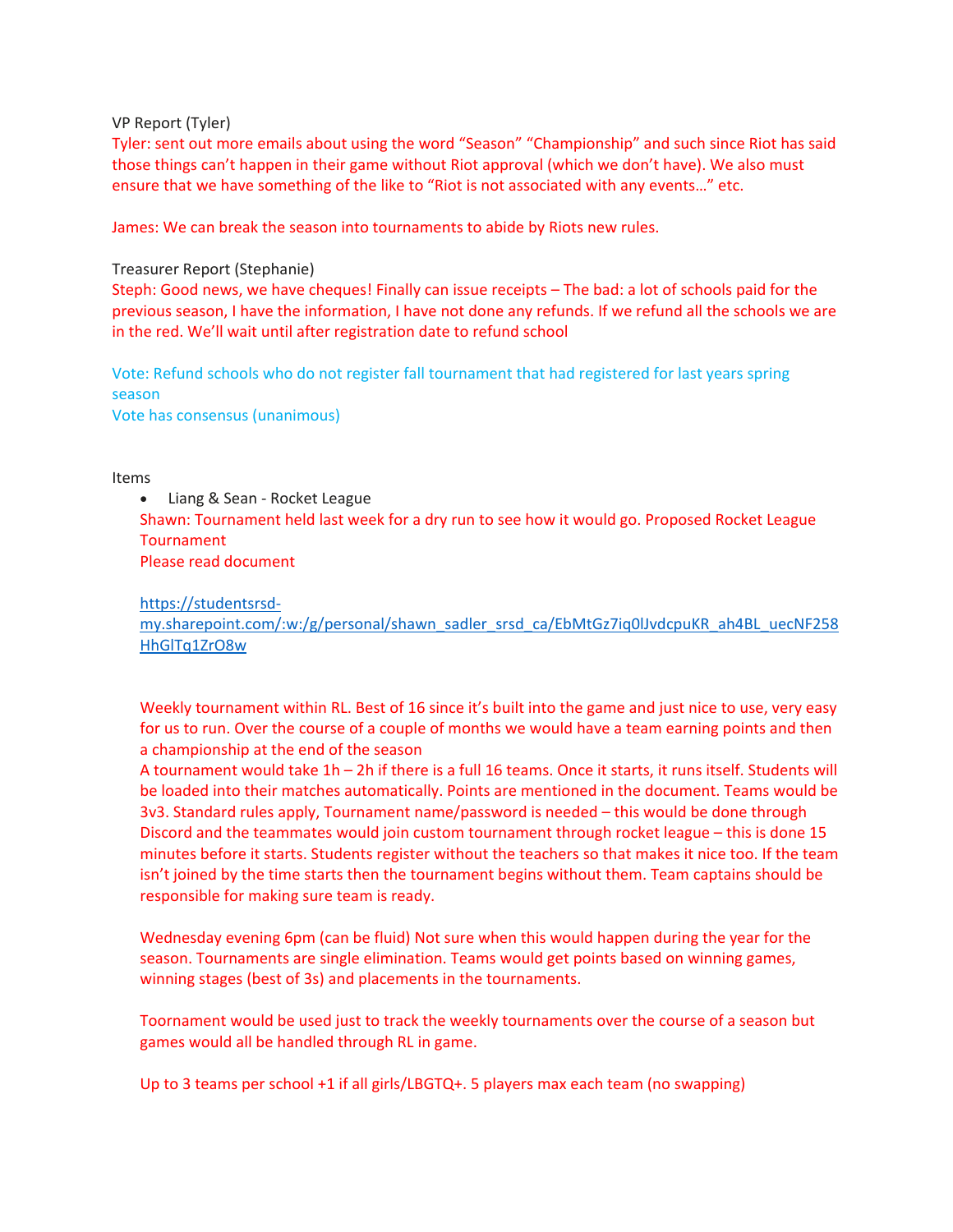Read the document for all the season details

We should also have a dry run tournament before the season to ensure students know what they are doing.

In the discord we can have tournament codes set up for the Captains to use with their team

Coaches can't actually spectate the games. Please ensure that players screenshot any questionable behaviour so that MHSEA can act appropriately to make this safe and inclusive.

Need someone to help out with this, but this is a game that largely runs itself and the work is pretty minimal for coaches.

25\$ per team with a banner for the winner.

Brian: This could be a great opportunity to do some Shoutcasting as well!

Andrew: Could we copy official RL rules for maps and settings? This may help us run the season

Quinn: When do we start this season?

Shawn: Look at the document for potential dates for the season. Warm up tournament before Christmas break. Then season will start in Jan.

Shawn: We can have divisions if there is a lot of popularity, perhaps having top of bottom division gets pushed up to an upper division and vice versa for the bottom team for the top division.

Vote: adopt the Rocket League esport as proposed by Shawn? Vote has consensus (unanimous)

• Andrew – Smash Bros

Andrew: Investigating still for online and remote play. Stealing a large set of rules from an online resource. This is an individual game. Max 5 players per team but it would be all 1v1 games. Communication would be done through Battlefy. Friend codes would be shared through players on Battlefy too. Matches have to be tightly scheduled through Battlefy. The season would be mini types of tournaments that would have start/stop times for matches. Will be testing this system out with my students, and report back with how that goes, at that point we can plan a season to set dates afterwards. Perhaps a season that starts in Feb would be good.

• Contingency Plans if we go Red and schools close

Quinn: Prob never gonna happen.

Brian: All schools need to have a plan if it does happen, but we are planning our esports without being at school so we should keep planning esports

Vote: Continue with esports if schools go Red and close? Vote has consensus (unanimous)